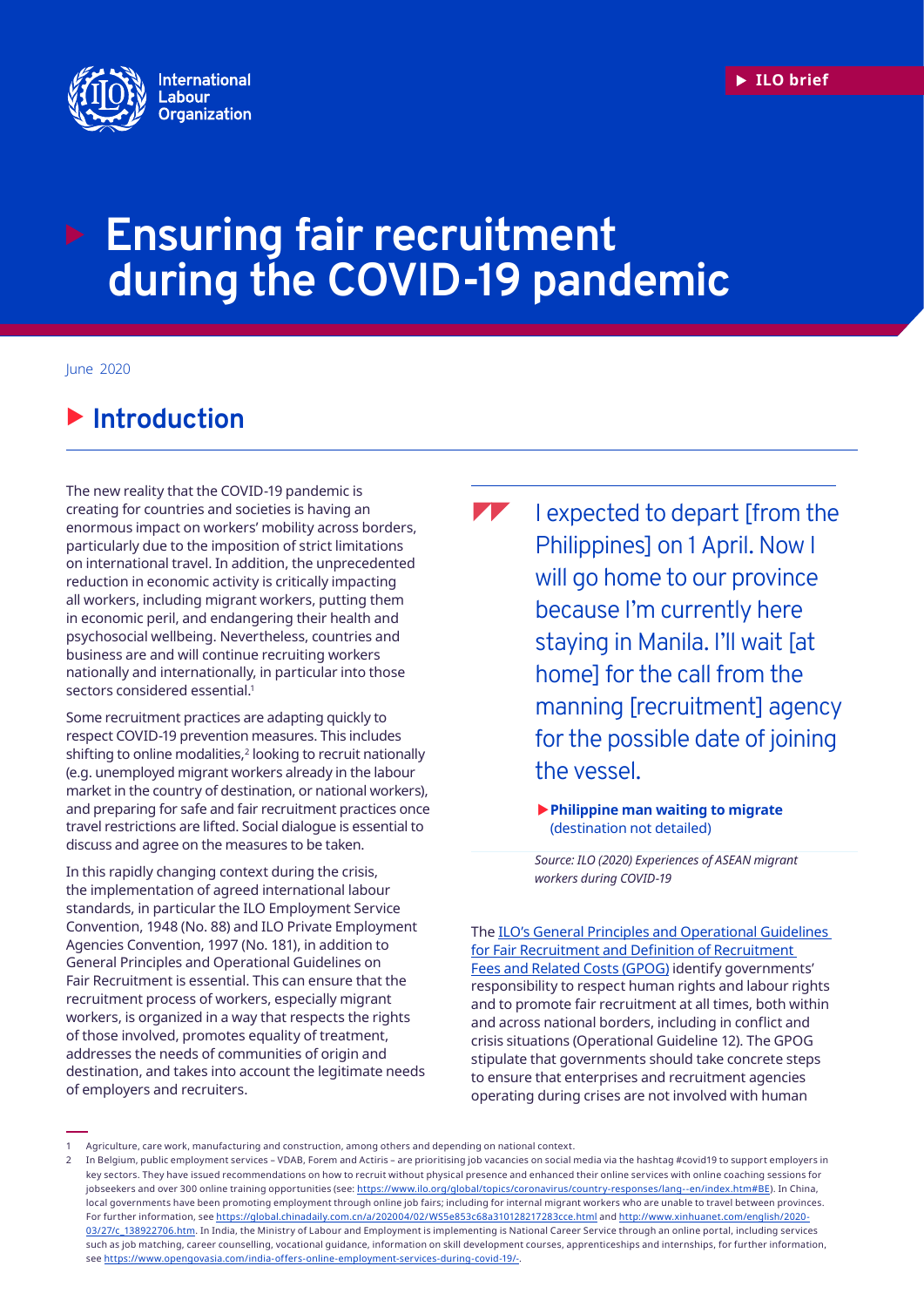rights and recruitment abuses. Enterprises, agencies and public employment services continue to be responsible for respecting human rights when recruiting workers, including through due diligence assessments of recruitment procedures.

Employers, government institutions and recruitment industry actors should also anticipate and ensure conditions for safe return and reintegration of migrant workers to their countries of origin, as this is an important part of the labour migration and recruitment policy landscape. According to the GPOG, for migrant workers the term recruitment includes […] "return to the country of origin where applicable." Support from

governments and social partners to assist migrant workers to reintegrate at home and access decent jobs can contribute to better functioning labour markets. Decent work opportunities at home will also inadvertently lead to fair recruitment as workers have more choice in their migration decision. Effective reintegration in the labour market is therefore an essential component to ensuring fair recruitment and the protection of migrant workers' rights and wellbeing. In the context of COVID-19, securing safe return conditions should also include guaranteeing access of migrant workers to health services and testing, including preventive measures and treatment in case of illness.

# ▶ 2. Challenges in the national and **international recruitment of workers**

COVID-19 poses significant challenges to workers and their families, as well as to recruitment processes and the future of the recruitment industry.

### **Delays in recruitment**

Recently recruited migrant workers or those having returned home for their annual leave are no longer able to be (re)deployed due to travel restrictions and delays in processing of documentation, with the obvious risk of losing their jobs. They may already have paid fees and costs related to their recruitment or deployment and face difficulties in obtaining reimbursements. An ILO survey of 3093 Association of Southeast Asian Nations (ASEAN) migrant workers identified a number of respondents whose migration plans had stalled; an ILO survey with recruitment agencies in the Philippines reported the same issue, from the perspective of the recruitment agencies. Large-scale estimates of the number of workers affected are not currently available, however country level data provides some insights. In Sri Lanka, only half of the planned departures occurred in March 2020, while in April 2020 no migrant workers were deployed. It is estimated that 37,500 overseas employment opportunities were lost between March-May 2020.4 In Pakistan, 60,000 potential migrants had completed their registration with the Protectorate of Emigrants Offices but could not take up their overseas jobs due to travel restrictions.5

 $\sqrt{ }$ I paid 1 million kyats [US\$704] to the exam centre and for the passport and visa fee, [as well as] travelling costs to Yangon. I expected to leave [Myanmar] in April, [and now] I have been informed to go after COVID.

> X**Myanmar woman who is part of a care work trainee programme for migration to Japan**

*Source: ILO (2020) Experiences of ASEAN migrant workers during COVID-19*

In Spain, approximately 12,000 Moroccan migrant workers could not be deployed for work during the strawberry-picking season, despite having been granted work permits.<sup>6</sup>

<sup>3</sup> 178 interviewed workers were in countries of origin (Cambodia, Indonesia, Myanmar, the Philippines, and Viet Nam) and 131 were in countries of destination (including Malaysia, Singapore, Thailand, Hong Kong (China), Saudi Arabia, and United Arab Emirates among others).

<sup>4</sup> While in April 2019, 15,000 workers deployed, 0 workers were deployed in April 2020. For further information see Weeraratne, B. (May 2020), "Repatriation and Replacement of Lost Foreign Jobs: Handling Labour Migration in Sri Lanka during COVID-19", available at: [https://www.lankabusinessonline.com/repatriation-and](https://www.lankabusinessonline.com/repatriation-and-replacement-of-lost-foreign-jobs-handling-labour-migration-during-covid-19/)[replacement-of-lost-foreign-jobs-handling-labour-migration-during-covid-19/.](https://www.lankabusinessonline.com/repatriation-and-replacement-of-lost-foreign-jobs-handling-labour-migration-during-covid-19/)

<sup>5</sup> Source: ILO correspondence with the Pakistan Bureau of Emigration and Overseas Employment.

<sup>6</sup> See for example: [https://www.europapress.es/epsocial/migracion/noticia-gobierno-suspende-contratacion-origen-temporeras-marroquies-crisis](https://www.europapress.es/epsocial/migracion/noticia-gobierno-suspende-contratacion-origen-temporeras-marroquies-crisis-coronavirus-20200325182502.html)[coronavirus-20200325182502.html](https://www.europapress.es/epsocial/migracion/noticia-gobierno-suspende-contratacion-origen-temporeras-marroquies-crisis-coronavirus-20200325182502.html).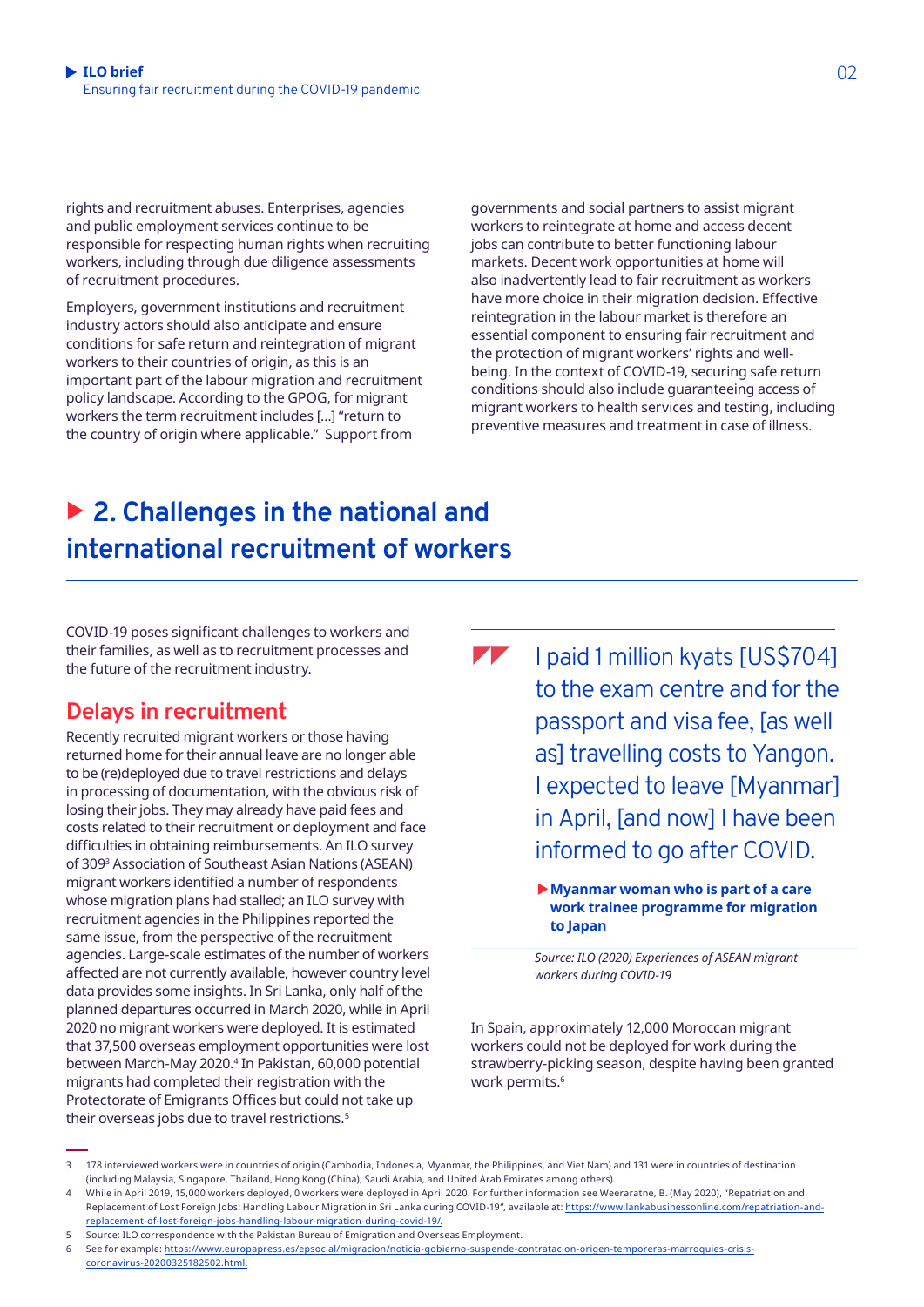**ILO brief** 03 Lessons from the implementation of training and retraining programmes in response to the Great Recession

### **Lack of financial security and indebtedness due to job losses and initial payment of recruitment fees and related costs**

Laid-off migrant workers in countries of destination face several challenges, including:

- $\blacktriangleright$  Despite the fact that ILO standards and quidelines state that workers should not pay recruitment fees and related costs, many migrants still struggle with debt repayments due to the payment of recruitment fees and related costs prior to departure; they also risk losing deposits or collateral provided to secure loans to pay such fees.<sup>7</sup>
- $\blacktriangleright$  Payment of wages and other benefits for months worked prior to the COVID-19 outbreak, as well as return air tickets, may be delayed or not paid at all.
- $\blacktriangleright$  Exclusion from national COVID-19 policy responses, such as wage subsidies, unemployment benefits or social security and social protection measures.
- $\blacktriangleright$  Inability to return home due to travel bans to countries of origin remaining in place, preventing workers from being repatriated. In other instances, workers are required to cover their own cost of return, which they may be unable to do due to limited flight availability, high prices of available flights, and savings lost in order to bridge the lockdown period in the country of destination.
- $\blacktriangleright$  Situations whereby migrant workers are stranded, unable to return to their country of origin (which has closed borders), unable to stay in (or return to) a country of destination, and trapped in a border area and/or in a country of transit (e.g. Guatemalan workers intending to work in the United States, but finding themselves stuck in Mexico, unable to neither enter the US nor return to Guatemala). This might result in the migrant workers having to accept any kind of work, no matter the form of recruitment.

 $\blacktriangledown$ I didn't receive my full wage from my employer. When I asked about it, no explanation was given. [I didn't receive] social security benefits. I had migrated with an agency, but they never contacted me. I didn't contact the labour attaché.

> ▶ Myanmar woman returned from work in **the service sector in Thailand**

*Source: ILO (2020) Experiences of ASEAN migrant workers during COVID-19.*

T With a work visa of school teacher, I arrived Dubai in March, 2020. Before I could join my job, all schools were closed due to rapid increase of COVID-19. With no job, I spent my savings to pay the cost of bed space in shared dormitory and arrange food. A Pakistani family needed a live in domestic worker for two months. I accepted this job, as they offered living space and food free of cost. I hope after two months, when the situation improves, I will be able to find better job.

> X**Experience of female Pakistani migrant worker during COVID-19, ILO (June 9, 2020)**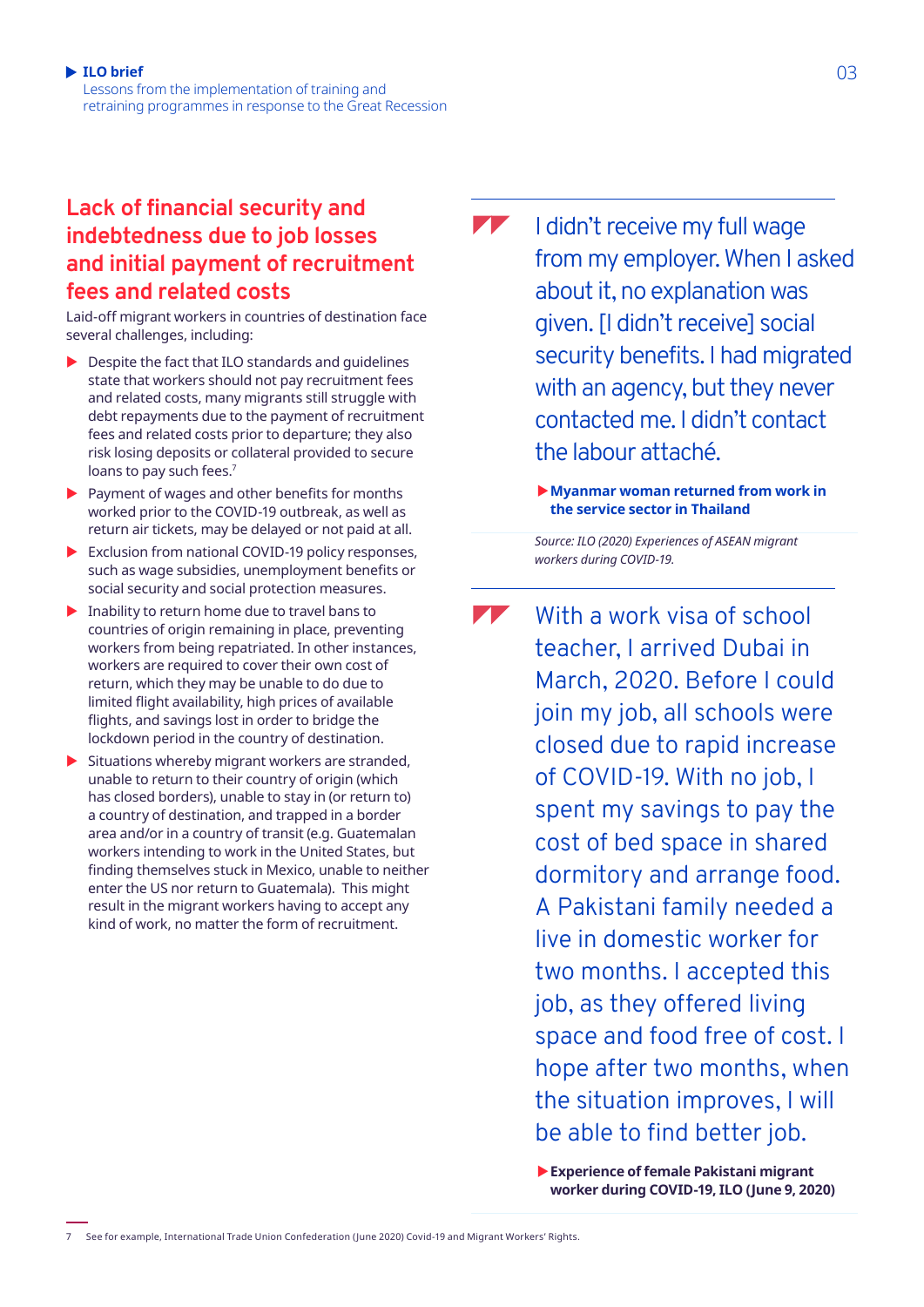Lessons from the implementation of training and retraining programmes in response to the Great Recession

### **Further erosion of labour rights and working conditions**

In some instances, migrant workers who stay in destination countries during the crisis may be forced to accept poorer terms and conditions of employment, including wages, than those previously offered due to threat of deportation, the decrease in job opportunities worldwide, and the need to keep valid work and residence permits.<sup>8</sup> As job opportunities shrink, national workers may begin to accept jobs that were previously typically taken up by migrant workers, further reducing employment opportunities for migrants. This could lead to recruitment fees and related costs being charged as a large number of workers compete for a diminishing number of jobs, despite the fact that ILO standards and guidelines state that workers should not bear these fees and costs.

Migrant workers also face increasing vulnerability and the risk of exploitation, including being pushed into irregularity, even when they may have migrated through regular recruitment channels. The latter can occur due to the expiration of work permits and/or job loss. In some countries, work permit prices have increased three-fold, resulting in employers being reluctant to renew them, possibly placing workers at risk of falling into an irregular situation.9

### **Enhanced risk of abuse linked to recruitment during the COVID-19 pandemic**

Migrant workers who continue to be recruited and deployed in essential sectors during the crisis may face heightened risk of exposure to COVID-19 during travel and upon arrival. Information received from recruitment agencies themselves indicated that they face challenges in adapting quickly to (sometimes rapidly evolving) safety regulations during travel,<sup>10</sup> even when they are committed to fair recruitment and safety of workers. A number of media reports and practitioners<sup>11</sup> point to the fact that migrant workers are often put in situations where access to personal protective equipment (PPE) is limited and that do not permit compliance with social distancing requirements. This is often the case when they are placed in quarantine camps upon arrival or are housed in dormitory or communal accommodations or within the household of employers. The exposure of migrant women to enhanced risks of abuse in this crisis has also been reported by a number of UN experts and practitioners.<sup>12</sup> An ILO survey also found that some workers were recruited for jobs that were no longer available.13

 $\blacktriangledown$ 

I just arrived in Thailand [April 2020] and have not yet gotten a job. Initially my plan was to get a job at the same construction site where my husband is working, but there is no position vacant at the moment.

#### X**Myanmar woman migrant worker in Thailand**

*Source: ILO (2020) Experiences of ASEAN migrant workers during COVID-19.*

<sup>8</sup> The issue of wage theft has been reported in several countries of destination. See for example Rejimon Kuttappan, "Wage theft and no mechanism to fight leaves Indian migrants in a fix", in The Lede, 2 June 2020.

Source: ILO interview with recruitment agencies in Bangladesh.

<sup>10</sup> Source: ILO interview with selected recruitment agencies, including CIERTO Global recruitment agency in Mexico.

<sup>11</sup> See for example European Public Service Union (17 April 2020) Overlooked: migrant workers in the COVID-19 crisis. ", published by the European Public Sector Union EPSU: <https://www.epsu.org/article/overlooked-migrant-workers-covid-19-crisis>

<sup>12</sup> See for example: OHCHR (3 April 2020) UN experts call on Governments to adopt urgent measures to protect migrants and trafficked persons in their response to COVID-19. See also UN Women (2020) Guidance Note: Addressing the impacts of the COVID-19 pandemic on women migrant workers", available at

[https://www.unwomen.org/-/media/headquarters/attachments/sections/library/publications/2020/guidance-note-impacts-of-the-covid-19-pandemic-on-women](https://www.unwomen.org/-/media/headquarters/attachments/sections/library/publications/2020/guidance-note-impacts-of-the-covid-19-pandemic-on-women-migrant-workers-en.pdf?la=en&vs=227)[migrant-workers-en.pdf?la=en&vs=227.](https://www.unwomen.org/-/media/headquarters/attachments/sections/library/publications/2020/guidance-note-impacts-of-the-covid-19-pandemic-on-women-migrant-workers-en.pdf?la=en&vs=227)

<sup>13</sup> ILO (2020) Experiences of ASEAN migrant workers during COVID-19. Available at [https://www.ilo.org/wcmsp5/groups/public/---asia/---ro-bangkok/documents/](https://www.ilo.org/wcmsp5/groups/public/---asia/---ro-bangkok/documents/briefingnote/wcms_746881.pdf) [briefingnote/wcms\\_746881.pdf](https://www.ilo.org/wcmsp5/groups/public/---asia/---ro-bangkok/documents/briefingnote/wcms_746881.pdf)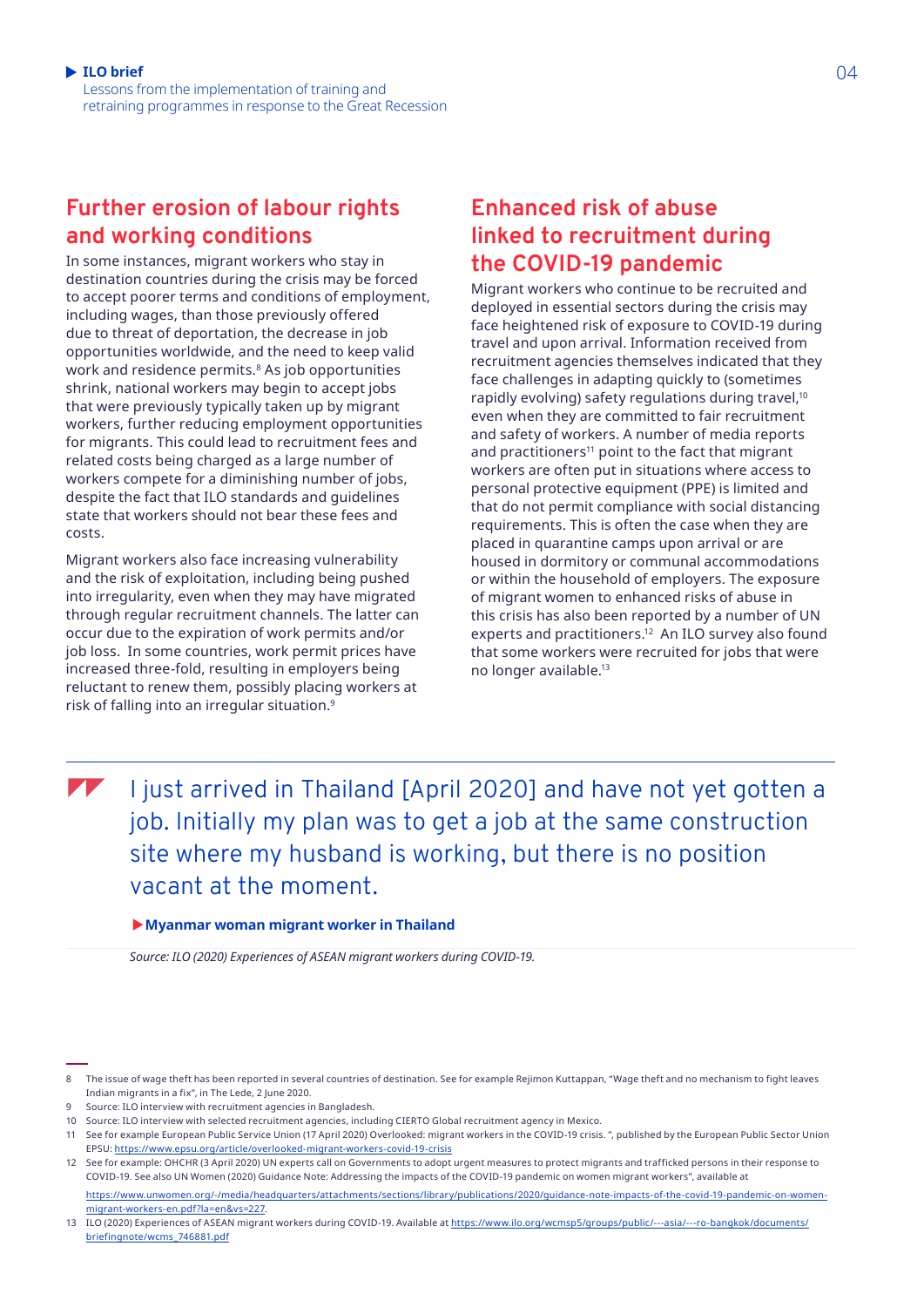**A** 

Many of the returnees [...] cannot find a job and are desperate, as many borrowed money to cover their travel expenses and are now in a situation of debt crisis.

#### X**Workers' organisation representative, Guatemala.**

*Source: ILO (2020) Rapid assessment of the impact of COVID-19 on labour migration (Guatemala) – forthcoming*

Governments that are continuing with deployment and admission of migrant workers have introduced additional requirements, among them administrative measures, mandatory health checks or quarantine requirements.14 While necessary for the safety of workers and employers, recruitment and deployment timelines will increase.

Due to travel restrictions, migrant workers may also be increasingly forced to rely on unregulated intermediaries, including informal or unlicensed labour brokers, and unregulated social media or online recruitment platforms.15 Associated risks for migrant workers might include additional costs, ending up in an irregular situation due to recruitment processes circumventing travel restrictions, receiving deceptive information about job offers, and being offered lower wages and experiencing abusive

working conditions or being trafficked. Surveys conducted by the ILO have already indicated that the costs of such informal services are increasing, including for facilitating visa applications or transport across borders.16

The pandemic has exposed discriminatory practices vis-à-vis migrant workers, for example in the agriculture sector in the US through the H2-A visa scheme.17 There are rising concerns that workers coming from countries with a high incidence of COVID-19 might be discriminated against in the recruitment process. These challenges might be exacerbated for migrant workers who are not unionised because they work informally or are in an irregular situation, or due to legal restrictions on their freedom of association.18

### **Impact on the private recruitment industry**

Recruitment agencies that seek to comply with national labour laws and international labour standards may face increased costs to recruit workers,<sup>19</sup> have difficulties in meeting their clients' demand, be forced to significantly reduce or even shut down their operations due to a lack of business opportunities and face increased unfair competition by unscrupulous intermediaries.

According to the World Employment Confederation, the activities of the recruitment agency sector in many countries has dropped below levels seen during the recession following the 2008 global financial crisis.20 An ILO survey among 54 recruitment agencies in the Philippines found that 78 per cent of respondents

20 See for example World Employment Confederation (June 2020) Development of the agency work sector during the COVID-19 pandemic,

available at<https://wecglobal.org/uploads/2020/06/Agency-work-trends-during-covid-19.pdf>

<sup>14</sup> For example, migrant workers wishing to depart the Philippines for Hong Kong (China) are required to fill out a declaration letter confirming they understand the situation and risk of coronavirus. The letter needs to be notarised by the Philippines Overseas Employment Authority or a public notary. Upon arrival in Hong Kong (China), workers undergo a health declaration, testing and home quarantine. For further details, please see: [https://www.fairagency.org/answers/travel-from](https://www.fairagency.org/answers/travel-from-philippines-to-hong-kong-during-times-of-covid-19-coronavirus/)[philippines-to-hong-kong-during-times-of-covid-19-coronavirus/](https://www.fairagency.org/answers/travel-from-philippines-to-hong-kong-during-times-of-covid-19-coronavirus/)

<sup>15</sup> According to EUROPOL, enhanced border control measures and travel restrictions have led to a diversion of smuggling activities to land and sea routes. The loosening of travel and movement restrictions throughout 2020 will likely result in an increasing movement of irregular migrants, while at the same time smugglers may limit the number of people moved during individual trips, further driving up the price they ask migrants to pay. For further information, see EUROPOL European Migrant Smuggling Centre, 2020, "European Migrant Smuggling Centre, 4th Annual Report, 2019.", available at [https://www.europol.europa.eu/publications](https://www.europol.europa.eu/publications-documents/emsc-4th-annual-activity-report-%E2%80%93-2019)[documents/emsc-4th-annual-activity-report-%E2%80%93-2019](https://www.europol.europa.eu/publications-documents/emsc-4th-annual-activity-report-%E2%80%93-2019)."

In June, UNHCR stated that sea departures from Tunisia to Europe between January-May 2020 have been four times higher than the same period last year. For more information, see UNHCR, June 2020, "UNHCR saddened by tragic loss of lives off Tunisian Coast, concerned by rise in sea departures", available at: [https://data2.](https://data2.unhcr.org/en/documents/download/77058) [unhcr.org/en/documents/download/77058.](https://data2.unhcr.org/en/documents/download/77058)

Previous ILO studies have found that restrictions on migration in Nepal, e.g. bans, had little effect on migrants' decision – migrants "insisted they would leave nonetheless, even if they had to travel irregularly". For further information, please see ILO (2015) No easy exit: migration bans affecting women from Nepal", available at: [https://www.ilo.org/wcmsp5/groups/public/---ed\\_norm/---declaration/documents/publication/wcms\\_428686.pdf](https://www.ilo.org/wcmsp5/groups/public/---ed_norm/---declaration/documents/publication/wcms_428686.pdf). Other practitioners have cited similar concerns, see for example Responsible Recruitment Toolkit (2020) "Practical guide to responsible recruitment during COVID-19, available at: https:// responsiblerecruitmenttoolkit.org/covid19/."

<sup>16</sup> ILO (2020) Experiences of ASEAN migrant workers during COVID-19, available at: [https://www.ilo.org/asia/publications/issue-briefs/WCMS\\_746881/lang--en/index.htm.](https://www.ilo.org/asia/publications/issue-briefs/WCMS_746881/lang--en/index.htm) 17 See for example Centro de los Derechos del Migrante (2020) Ripe for reform: abuses of agricultural workers in the H-2A Visa Program", available at: [https://](https://cdmigrante.org/wp-content/uploads/2020/04/Ripe-for-Reform.pdf) [cdmigrante.org/wp-content/uploads/2020/04/Ripe-for-Reform.pdf](https://cdmigrante.org/wp-content/uploads/2020/04/Ripe-for-Reform.pdf) .

<sup>18</sup> For further information, please see ILO (2016) Promoting fair migration: General survey concerning the migrant workers instruments", in particular paragraphs 24, 286, 409 and 531.

<sup>19</sup> See for example Association of Labour Providers (22 April 2020) Increased costs for provision and use of labour due to the coronavirus pandemic.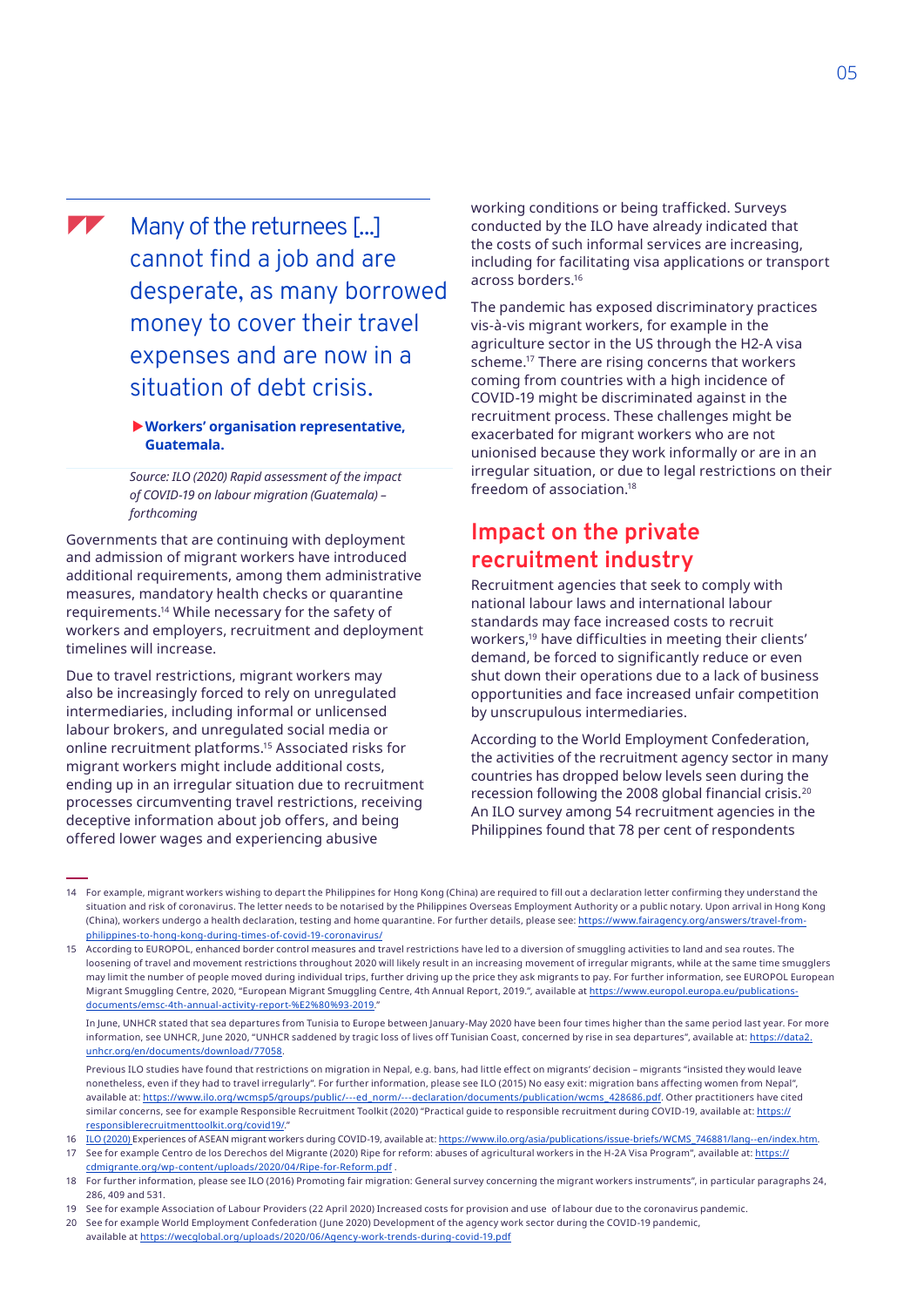had partially or fully ceased operations.<sup>21</sup> Employers' demand for recruitment had reduced in some sectors, namely domestic work and hospitality, while increasing in others, especially healthcare. Respondents estimated it would take them between 1 to 6 months to recover from the crisis once restrictions on travel were lifted.22 At the same time, private employment agencies haven played an essential role in finding employment for displaced workers from sectors in decline, to essential sectors in immediate need of workers. In the Netherlands, out of the 45,000 workers that lost their jobs, 22,000 were immediately reallocated to a new job, of which 16,000 in an essential sector.

Employers also face additional costs, for example, higher airfares, the cost of quarantine upon workers' return to their jobs, providing access to medical testing, additional training requirements on new policies or procedures, and/or the costs of making adaptations to the workplace.

Business and recruitment agencies' due diligence processes might be restricted to online and remote activities, hence limiting their capacity to monitor all steps and actors involved in the recruitment and placement process.

### **Challenges to effective government oversight and regulation**

Labour inspectors that may already have limited capacity to monitor compliance with recruitmentrelated regulations are now facing additional challenges. These include reduced operational capacity due to working arrangements and limited mobility, inspectors' fear of contracting the virus, and increased distrust from workers. In cases where the mandate of labour inspectors covers workers' housing,23 this could be intensified given the heightened risk that emerges from the challenge of social distancing in these locations; and where this mandate does not exist, it could also be expanded. ILO estimates indicate that in certain developing countries, less than one per cent of the national budget is allocated to labour administration, of which labour inspection systems receive only a small fraction. Hence, the pandemic will stretch scarce resources even more thinly.24

Another important challenge is to be up to date with administrative regulations from the government of the [country of destination] as they are constantly changing… Costs have also increased given current regulations on transportation that reduces the amount of people allowed to travel in one bus, meaning we are paying for more buses in some countries of origin.

*ILO interviews with CIERTO Global, recruitment agency operating in Mexico*

<sup>21</sup> In the Philippines, POEA Memorandum Circular Number 7 was published on 16 March 2020 specifying that services, such as contract processing for departing OFWs and the issuance of over-the-counter Overseas Employment Certificates, would be suspended until further notice (available at [http://www.poea.gov.ph/](http://www.poea.gov.ph/memorandumcirculars/2020/MC-07-2020.pdf) [memorandumcirculars/2020/MC-07-2020.pdf](http://www.poea.gov.ph/memorandumcirculars/2020/MC-07-2020.pdf)). At the time of the survey in May 2020, there was no POEA advisory yet on the resumption of these services. Similarly, in Nepal, Sri Lanka, and Pakistan, recruitment agency associations have reported full cessation of their operations.

<sup>22</sup> ILO (2020) Rapid Needs assessment: impact of COVID-19 on private recruitment agencies, forthcoming.

<sup>23</sup> Whether labour inspectors have a mandate for inspecting accommodation provided by employers depends on whether the national law grants this authority to inspectors. In Singapore, OSH inspectors from the Ministry of Manpower have been assigned to assist dormitory management and workers to prevent and mitigate viral infections (for further information, please see [https://www.mom.gov.sg/covid-19/advisory-for-dormitory-operators-on-safe-living-measures-foreign-worker](https://www.mom.gov.sg/covid-19/advisory-for-dormitory-operators-on-safe-living-measures-foreign-worker-dormitories)[dormitories](https://www.mom.gov.sg/covid-19/advisory-for-dormitory-operators-on-safe-living-measures-foreign-worker-dormitories)). In Jordan, an MoU between the Ministry of Health and Ministry of Labour delegates responsibility to the MOL for inspection of workers' housing provided by garment factories, for further information please see ILO (2020) Better Work Jordan Annual Report.

<sup>24</sup> For further information, please see ILO "International Labour Standards on Labour Inspection", [https://www.ilo.org/global/standards/subjects-covered-by](https://www.ilo.org/global/standards/subjects-covered-by-international-labour-standards/labour-inspection/lang--en/index.htm)[international-labour-standards/labour-inspection/lang--en/index.htm](https://www.ilo.org/global/standards/subjects-covered-by-international-labour-standards/labour-inspection/lang--en/index.htm)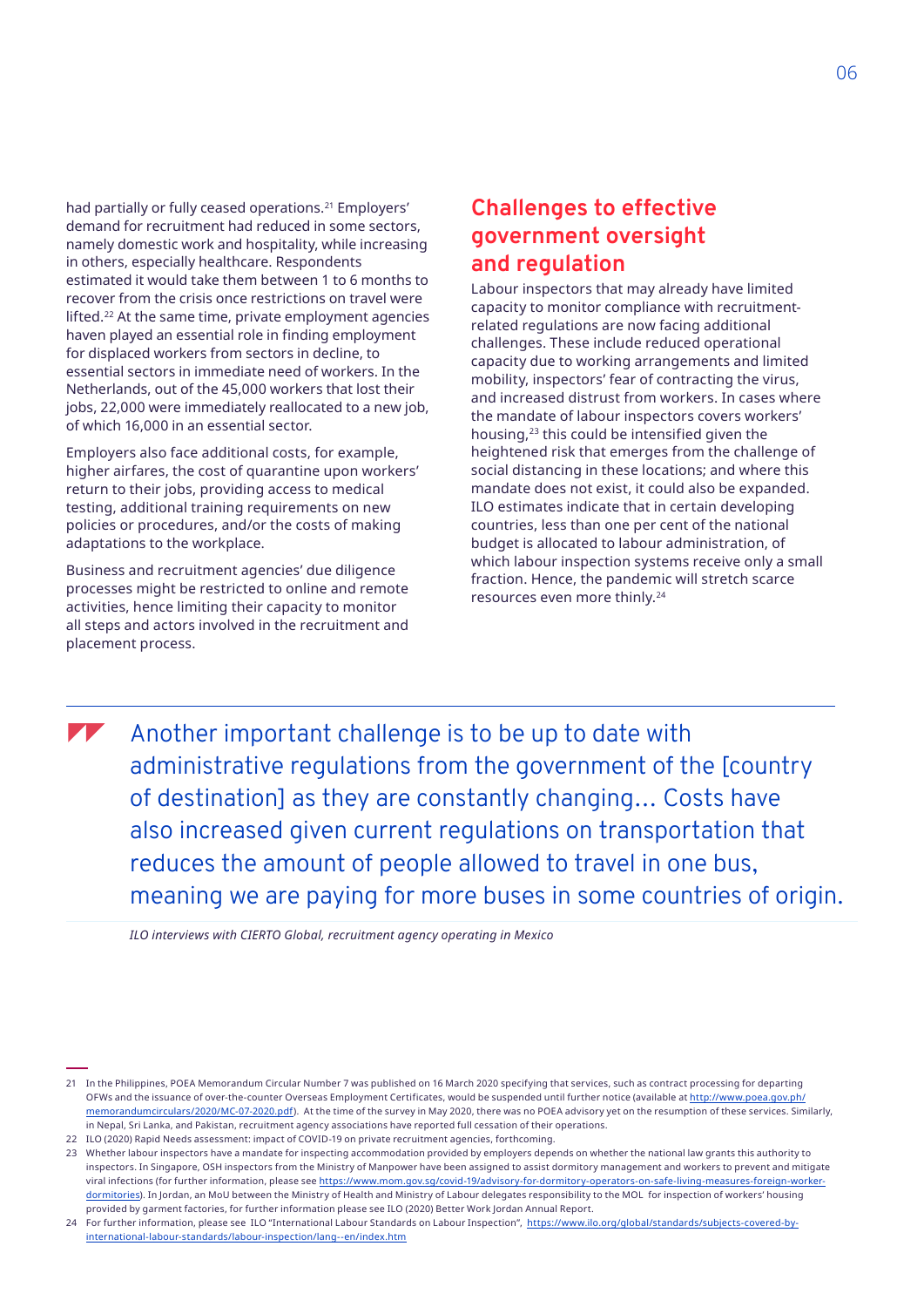# ▶ 3. How the ILO is responding

The ILO is monitoring changes in policy, legislation and approaches taken by governments, employers' and workers' organizations and recruitment agencies to respond to these challenges and the changing recruitment landscape. This section, to be updated regularly, presents selected ILO responses. Annex 1 collects some practices and initiatives taken by other stakeholders.

The ILO, through its **[Fair Recruitment Initiative](https://www.ilo.org/global/topics/fair-recruitment/lang--en/index.htm)**, is monitoring how COVID-19 is affecting international recruitment practices. The ILO is conducting rapid assessments with tripartite partners, civil society and the recruitment sector with a view to identifying measures that can develop and strengthen fair recruitment policies, laws and practices, promote rights, strengthen capacities, develop knowledge and build partnerships. Assessments with recruitment agencies are being conducted in Tunisia, Nepal, the Philippines, and Sri Lanka. Broader rapid assessment exercises on the impact of COVID-19 on migration and recruitment will be conducted in Pakistan, India, Mexico, Guatemala, Madagascar and the IGAD,<sup>25</sup> Southern Africa Development Community (SADC) and Central America regions. The ILO will continue monitoring recruitment fees and related costs, including through the [SDG 10.7.1 methodology.](https://www.ilo.org/global/topics/fair-recruitment/WCMS_726736/lang--en/index.htm)

At the regional and country level, the ILO is providing support to constituents across countries and regions in a number of ways:

- $\blacktriangleright$  In South America, the ILO is supporting the development of a network of public employment agencies to facilitate labour mobility of Venezuelan refugees and migrants, migrant workers, and other populations. The embedding of fair recruitment practices as supported by the ILO is a key area of action within this network.
- $\blacktriangleright$  In Central America and Sri Lanka, the ILO is developing guidance on occupational safety and health (OSH) and returning to work during and after COVID-19. Some of this guidance is sector specific, and modules for migrant workers are also being developed. In Mexico, the ILO's work includes guidance on OSH during recruitment, developed in collaboration also with private recruitment agencies.
- In Asia, ILO supported Migrant Worker Resources Centres are providing outreach and direct support to migrant workers, including access to legal remedy in instances of recruitment-related violations (this

includes work in Cambodia, Laos PDR, Thailand, Myanmar, Viet Nam and Indonesia).

- In Hong Kong (China), the ILO is working with trade unions to support their case management capacity to address complaints related to recruitment and employment conditions during the COVID-19 pandemic.
- In Tunisia, the Tunisian General Labour Union (UGTT) Migrant Focal Points have mobilized to help migrant workers, with support of the ILO to:
	- Conduct a census of migrant workers in collaboration with municipalities and IOM
	- Undertake a rapid assessment of the impact of COVID-19 on migrant workers;
	- Raise awareness on COVID-19 protection measures and the provision of safety kits to migrant workers (masks, hydro alcoholic gel, gloves, etc.);
	- Maintain regular contact with medical services for referrals to undergo COVID-19 screenings and to advocate for free care; and
	- Develop video spots on COVID-19 protection measures targeting migrant workers in specific sectors of industries (domestic work, tourism, construction, agriculture and fishing).

### Providing COVID-19 guidelines T for all companies is the key to success in safeguarding jobs.

#### X**Employer, Madagascar**

*Source: ILO COVID-19 rapid assessment survey report (forthcoming)*

In Ethiopia, Kenya, Pakistan, Sri Lanka and Uganda, the ILO will provide support to facilitate the socioeconomic reintegration of migrant workers returning due to the COVID-19 crisis. Overall, interventions need to be adapted to the evolving recruitment and migration landscape, keeping in line with ILO international labour standards and the General Principles and Operational Guidelines for Fair Recruitment.26 Measures implemented now need to pave the way for a new "better future of work" – a post-COVID-19 policy landscape that offers an opportunity to move towards fairer recruitment, as part of improved migration governance responses.

<sup>25</sup> IGAD Member States include Djibouti, Ethiopia, Eritrea, Kenya, Somalia, Sudan, South Sudan and Uganda.

<sup>26</sup> ILO also supports Member States in strengthening national recruitment mechanisms also as part of ongoing efforts to implement the Global Compact on Safe, Orderly and Regular Migration. ILO is a member of the Executive Committee of the UN Network on Migration.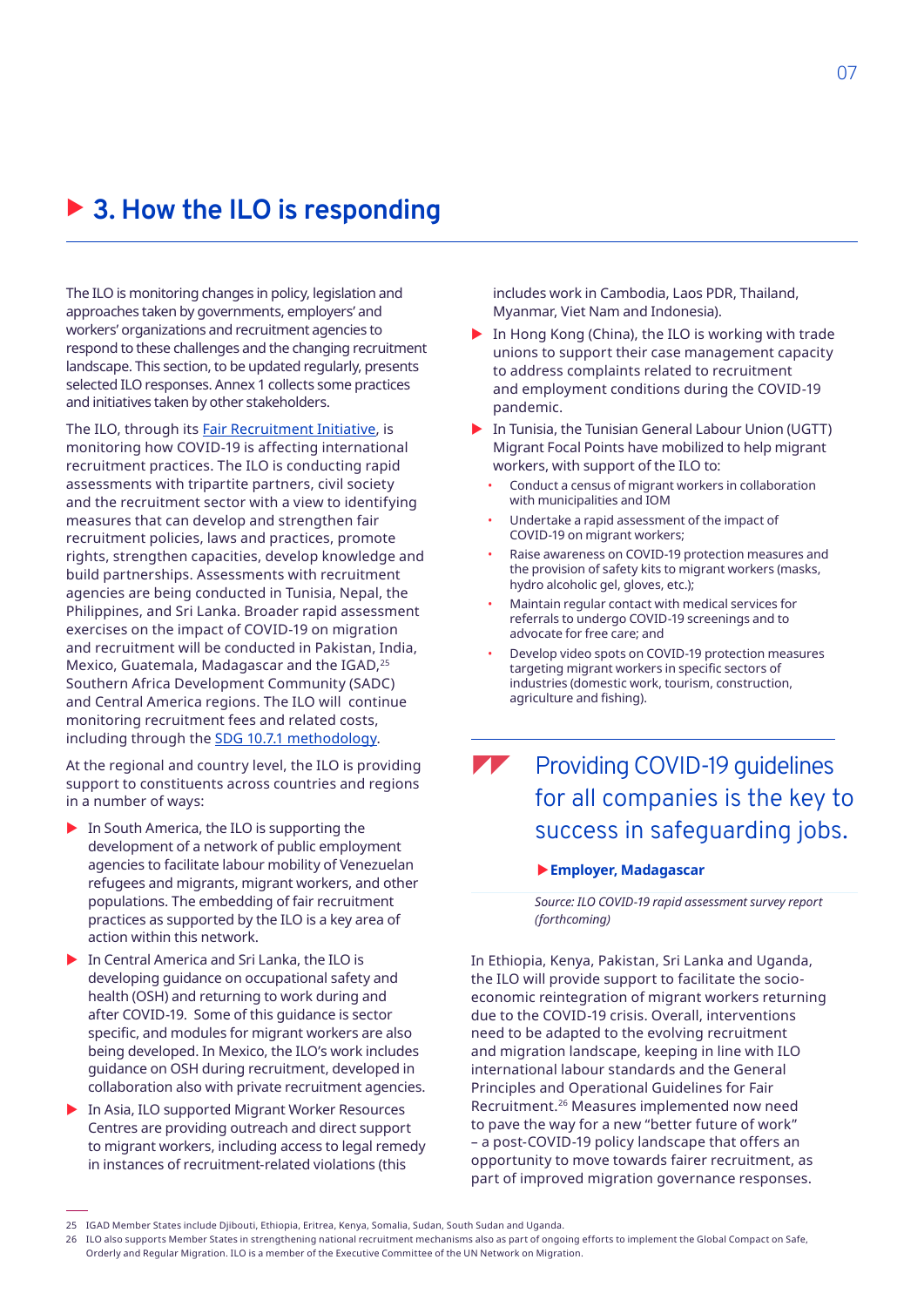## ▶ 4. Recommended policies and measures

In order to ensure the implementation of fair recruitment practices, and in line with International Labour Standards, especially ILO Convention No. 181, and the ILO General Principles and Operational Guidelines on Fair Recruitment (GPOG), the ILO recommends that governments, workers' and employers' organizations, recruitment agencies and civil society organisations, consider the following policies and measures.

### **Effective regulation and oversight**

- $\blacktriangleright$  Increase inspection and government oversight of recruitment practices, readjusting strategies in line with COVID-19 realities and to the guidance provided by ILO Convention No. 181. Social partners' initiatives in this area, such as the International Trade Union Confederation (ITUC) [Recruitment Advisor](https://www.recruitmentadvisor.org/), can facilitate monitoring of recruitment practices, or promote compliance among their members, including though adoption or adaptations of voluntary code of conducts (e.g. for the associations of recruitment agencies). Of particular importance is the monitoring of ongoing or delayed recruitment processes to reduce the risk of abusive and fraudulent practices. Attention should be paid to ensure that recruitment fees or related costs (e.g. related to travel, visa extensions, quarantine measures, and health screenings), are not shouldered by migrant workers. Through social dialogue, countries of origin and destination should identify the responsible party to cover such costs (GPOG General Principle 7; Operational Guideline 1, 3 and 5).
- $\blacktriangleright$  Restitution of any recruitment-related costs and fees paid by migrant workers who have not been able to deploy. Migrant workers should be supported to liquidate any contracts and receive any payments due to them under their recruitment agreements, with due respect to contractual obligations.
- Ensure that additional health/medical checks imposed on migrant workers are not used to collect information about other pre-existing conditions in order to discriminate against workers during the recruitment process<sup>27</sup> (GPOG Operational Guideline 19).
- $\blacktriangleright$  Enhance the capacity of public employment services and private employment agencies to facilitate recruitment, labour market transparency, mobility, and skills-jobs matching, especially for migrant workers who remain in countries of destination but are unemployed. More effective employment services can help migrant workers find alternative employment at destination and de facto constitute an alternative to mass deportation of migrant workers that may later need to be rerecruited.
- $\blacktriangleright$  Develop specific recruitment channels into sectors that are considered essential, with full respect of principles of equal treatment and COVID-19 related safety and sanitary regulations. For example, in the agriculture sector of many developed economies, visa extensions have been provided and regularization pathways are being debated.<sup>28</sup>
- $\blacktriangleright$  In response to the COVID-19 pandemic, urgent and large-scale public procurement is taking place to meet critical demand, including for essential equipment such as PPE and ventilators. Despite the urgency of public procurement during the COVID-19 pandemic, officials must continue to apply due diligence in their operations and supply chains, and in particular be cognisant of existing and emerging risks to fair recruitment in vulnerable sectors and supply chains (GPOG Operational Guideline 14).

<sup>27</sup> See also WHO (April 2020) Preparedness, prevention and control of coronavirus disease (COVID-19) for refugees and migrants in non-camp settings. ", available at: [https://www.who.int/publications-detail-redirect/preparedness-prevention-and-control-of-coronavirus-disease-\(covid-19\)-for-refugees-and-migrants-in-non](https://www.who.int/publications-detail-redirect/preparedness-prevention-and-control-of-coronavirus-disease-(covid-19)-for-refugees-and-migrants-in-non-camp-settings)[camp-settings](https://www.who.int/publications-detail-redirect/preparedness-prevention-and-control-of-coronavirus-disease-(covid-19)-for-refugees-and-migrants-in-non-camp-settings). The Guidance states that "the right to COVID-19 preparedness, prevention and control for refugees and migrants should be exercised through non-discriminatory (…) practices. The health conditions experienced by refugees and migrants, including those with COVID-19 infections, should not be used as an excuse for imposing arbitrary restrictions, stigmatization, detention, deportation and other forms of discriminatory practices."

<sup>28</sup> See ILO Brief, 2020, [Seasonal Migrant Workers' Schemes: Rethinking Fundamental Principles and Mechanisms in light of COVID-19;](https://www.ilo.org/global/topics/labour-migration/publications/WCMS_745481/lang--en/index.htm) and practice of the UK's Gangmaster and Labour Abuse Authority (GLAA) included in Annex 1.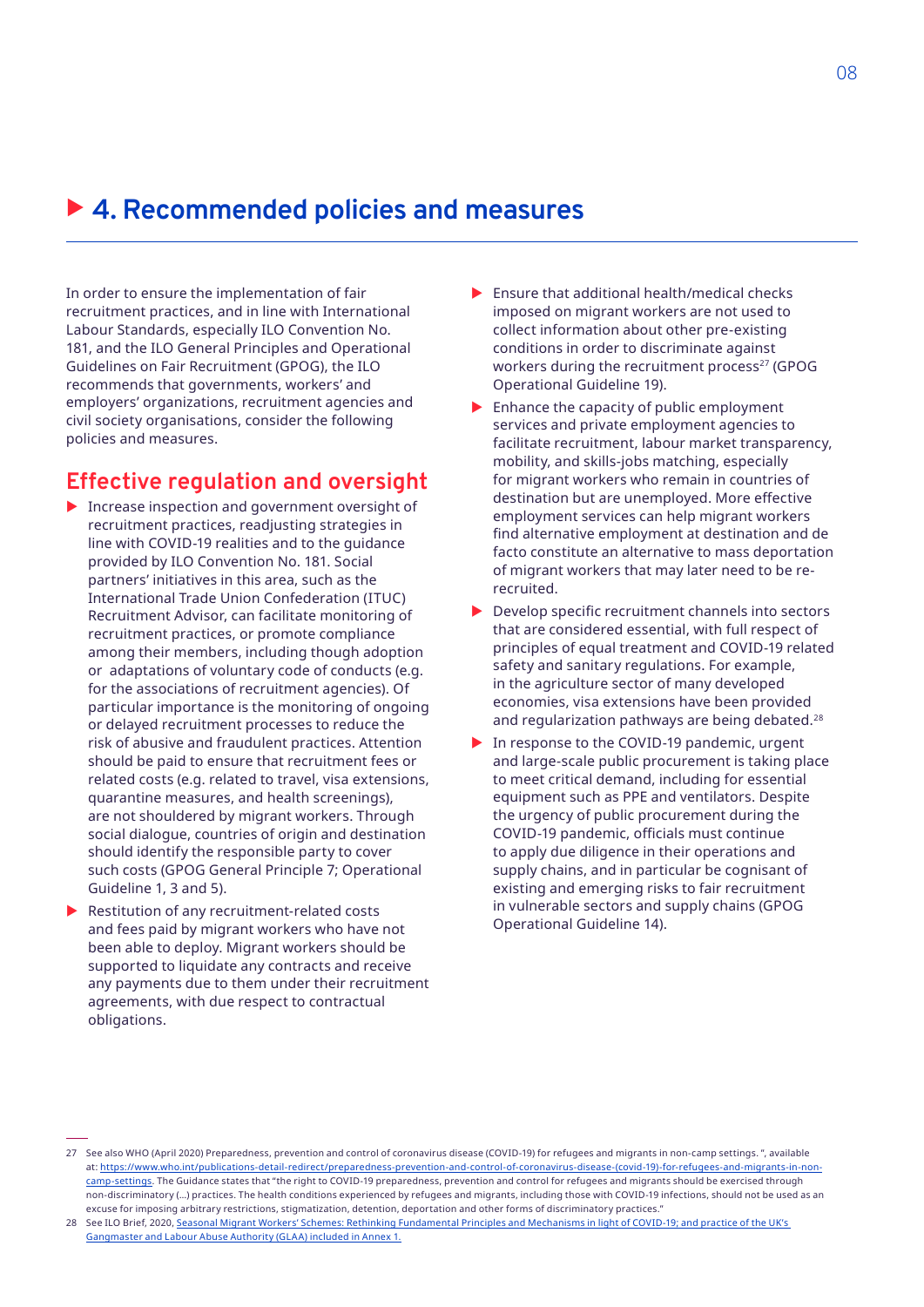### **Protect workers from abusive and fraudulent recruitment practices and advocate for their rights**

- $\triangleright$  Governments should consider introducing a policy that relieves migrant workers of the debts they may have incurred during their recruitment and migration, at least in the short and medium term. At the same time, they should continue to ensure that recruitment fees and related costs should never be paid by workers, in line with ILO Convention No. 181 and the GPOG. Debt repayments to microfinance companies should be subject to a moratorium, as has been put in place for businesses and mortgages in some contexts.<sup>29</sup> Debt owed to brokers or moneylenders for migration should be similarly placed on hold. While many of these actors operate outside the control of governments, a strong statement, or an emergency policy clearly prohibiting the enforcement of migration debts and charging of interest on these debts at this time could greatly assist many migrant workers returning home to face situations of unemployment.
- $\blacktriangleright$  In countries where fines are applicable for migrant workers who return prior to their contract expiration, a moratorium on administrative fines for early return should be put in place.
- $\blacktriangleright$  Recruitment agencies in countries of origin should coordinate with counterparts and/or employers in destination countries to ensure that contracts of workers are fulfilled and workers are safe, especially related to PPE, wages, social security, rest periods, and grievance redress.
- Governments should ensure that all migrant workers, including those in irregular situations, have access to legal remedies and compensation, including for recruitment-related violations, and interpretive services to assist in their access to justice in these cases (GPOG, General Principle 13).
- $\blacktriangleright$  Workers' organizations and civil society organization should continue advocating for the promotion of migrant workers' rights during the pandemic and for the effective application of the ILO GPOG and their accompanying definition of recruitment fees and costs in the context of COVID-19. To avoid or reduce stigmatization or discrimination of migrant workers, it is also important to dispel the growing perception that returning or deported migrant workers are infected with COVID-19.

### **Ensure access to accurate and reliable information and essential services**

- $\blacktriangleright$  Governments, employers, enterprises, labour recruiters, and workers organizations' should disseminate clear and accurate information to migrant workers on COVID-19 and associated risks, including in terms of occupational safety and health at work, implications on recruitment procedures and/or on contractual obligations. Trade unions have a role to play in providing workers with accurate information on COVID-19 risks, protective measures and available services (GPOG, General Principle 10, Operational Guideline 11)
- $\blacktriangleright$  Uphold coordination and communication between tripartite partners, diplomatic missions, and recruitment intermediaries in countries of origin and destination to monitor the recruitment of migrant workers, particularly those recruited rapidly to meet labour shortages during the crisis (e.g. in the agricultural, health sectors, or manufacturing (e.g. of PPE materials)).
- Take measures to support actors that promote fair recruitment
- Together and in consultation with employers' organizations, support private employment agencies associations and licensed and compliant private recruitment agencies to overcome direct impacts on their business operations, by ensuring equal access to government business relief plans in line with ILO guidance on ["Interventions](https://www.ilo.org/empent/areas/covid-19/WCMS_741870/lang--en/index.htm)  [to support enterprises during the COVID-19](https://www.ilo.org/empent/areas/covid-19/WCMS_741870/lang--en/index.htm)  [pandemic and recovery](https://www.ilo.org/empent/areas/covid-19/WCMS_741870/lang--en/index.htm)".30
- Encourage licensed and compliant private employment agencies in countries of origin to support workers who may have been voluntarily or forcibly returned or whose deployment is significantly delayed to find alternative employment opportunities in their country of origin, in collaboration with national employers' organizations and other relevant national counterparts.

<sup>29</sup> See for example assistance to commercial, business and retail customers affected by coronavirus in Thailand ([https://www.krungsri.com/bank/en/](https://www.krungsri.com/bank/en/NewsandActivities/Krungsri-Banking-News/relief-measures-customers-impacted-covid-19.html) [NewsandActivities/Krungsri-Banking-News/relief-measures-customers-impacted-covid-19.html\)](https://www.krungsri.com/bank/en/NewsandActivities/Krungsri-Banking-News/relief-measures-customers-impacted-covid-19.html); The Central Bank of West African States (BCEAO) has announced a series of measures to support the microfinance sector ([https://www.bceao.int/fr/reglementations/avis-ndeg-008-04-2020-relatif-aux-mesures-en-faveur-des](https://www.bceao.int/fr/reglementations/avis-ndeg-008-04-2020-relatif-aux-mesures-en-faveur-des-institutions-de)[institutions-de\)](https://www.bceao.int/fr/reglementations/avis-ndeg-008-04-2020-relatif-aux-mesures-en-faveur-des-institutions-de)

<sup>30</sup> For example, the Government of Tunisia has launched several measures to protect small and medium enterprises, inclusive of private employment agencies that deploy workers abroad. These include postponing tax declarations (to the end of May 2020), halting fiscal controls, allowing distressed enterprises to reschedule debt payments for up to seven years, and the suspension of late-payment penalties for three months.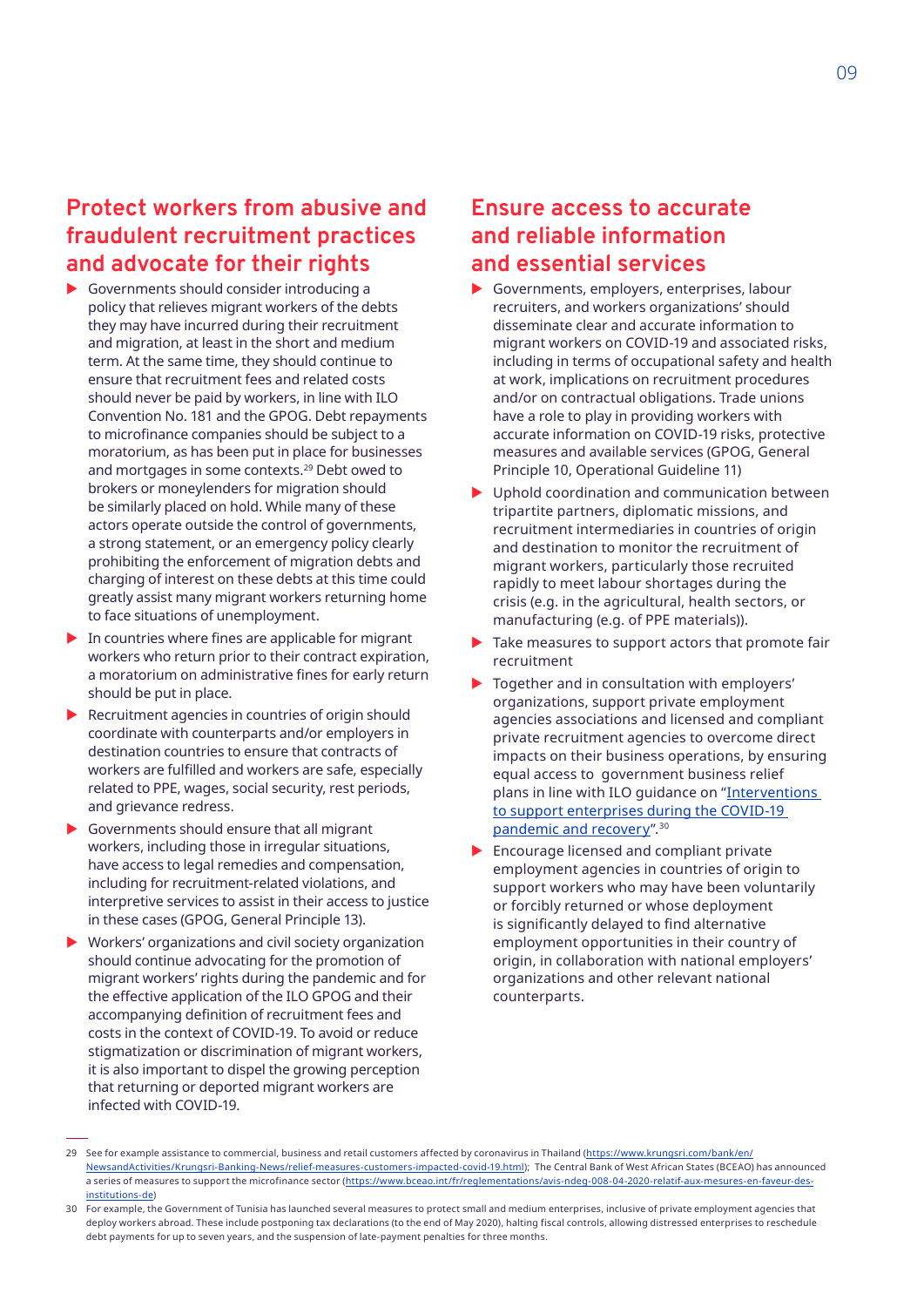### **Lay the groundwork to enable fair recruitment as economies recover from COVID-19**

- $\blacktriangleright$  Governments should develop and adapt new technologies to implement e-recruitment systems, drawing on lessons learnt from the Employment Permit System in the Republic of Korea, eMigrate in India and Musaned in Saudi Arabia.
- $\triangleright$  Countries of origin and destination should review bilateral labour agreements and standard employment contracts to ensure that social protection measures and conditions for safe return are included in relevant provisions; in line with the model BLA provided in the ILO Migration for Employment Recommendation (Revised), 1949 (No. 86) and forthcoming guidance on the development of Bilateral Labour Agreements (GPOG, Operational Guideline 13 and 23).
- $\triangleright$  Consider the full recruitment cycle when developing (labour) migration strategies, to ensure that return and reintegration policies and programmes are duly considered and funded, ensuring due consultation with social partners (GPOG, Operational Guideline 4).
- $\triangleright$  Continue to deliver training and capacity building for private employment agencies on International Labour Standards and GPOG to ensure smooth resumption of fair recruitment practices (GPOG, General Principle 11).31

 $\blacksquare$  In the case of the deported community, a reception protocol is necessary that supports their reintegration, and to facilitate access to their identity documents for them and their relatives who are forced to return or even come to Mexico for the first time.

 *ILO COVID-19 rapid assessment survey report (forthcoming)*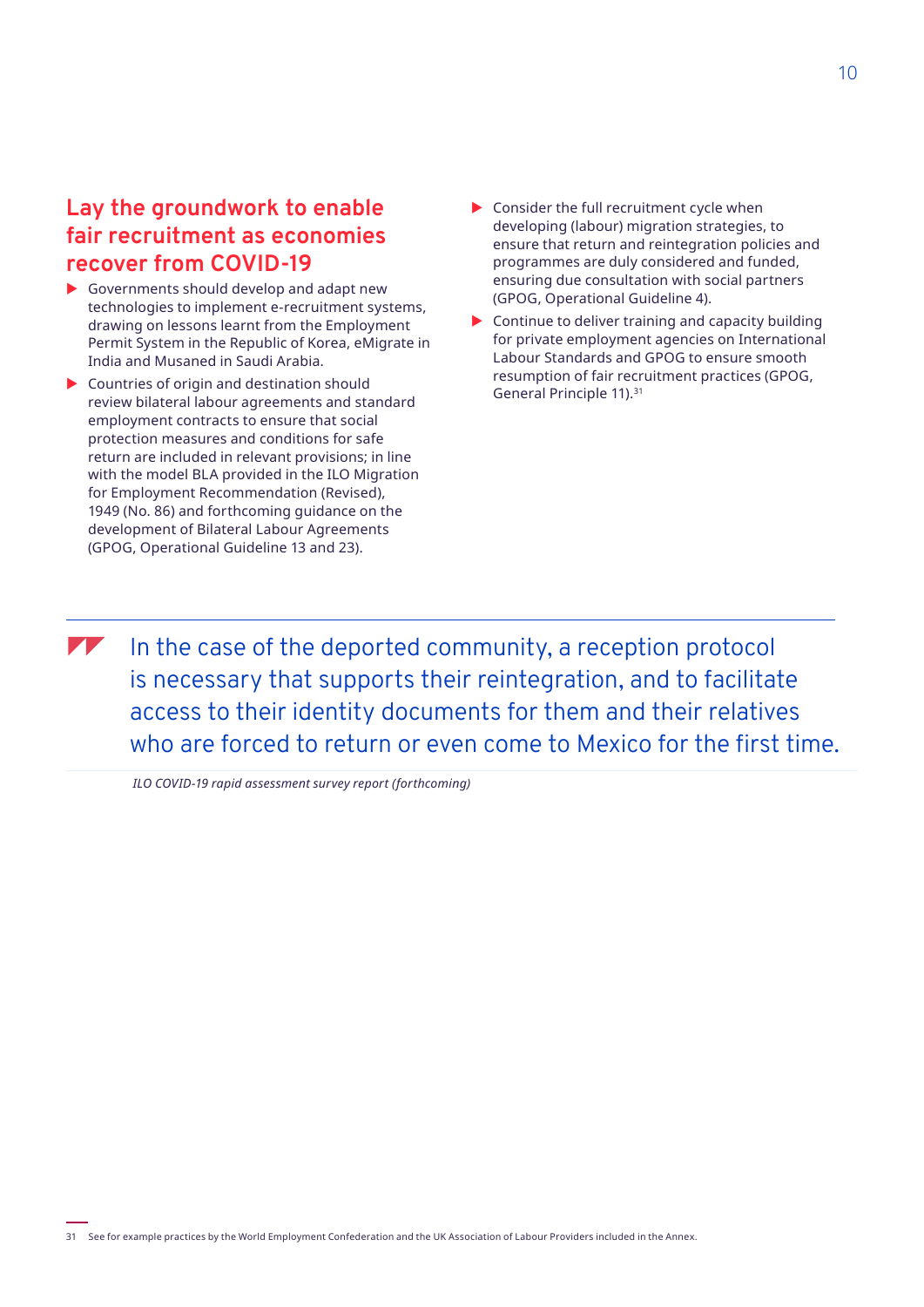# ▶ Annex 1: Stakeholder practices to promote fair recruitment **during COVID-19**

This section includes a series of emerging practices that ILO constituents have adopted to address recruitment-related challenges. These practices are categorized under broad typologies linked to some of the recommended policies and measures identified above. This annex is meant to be a living document to be regularly updated with new policies and practices.

### **Effective regulation and oversight**

- X In the UK, the **Gangmaster and Labour Abuse Authority (GLAA)** has issued a brief on [Temporary](https://www.gla.gov.uk/media/5640/glaa-brief-62-temporary-licensing-final_-002.pdf)  [Licensing and COVID 19](https://www.gla.gov.uk/media/5640/glaa-brief-62-temporary-licensing-final_-002.pdf) with a number of relevant provisions aimed at mitigating the effects on labour supply to critical food supply sectors. The Brief explains how the GLAA will support the maintenance of food supply chains by introducing a 3-month temporary licence to facilitate the recruitment of workers into food production.
- $\blacktriangleright$  The UK Government has published quidance for business<sup>32</sup> about addressing and reporting on modern slavery risks during the coronavirus pandemic, including reference to ensuring that business conduct due diligence during the recruitment process to "ensure that vulnerable workers are not being exploited by third parties seeking to profit from heightened demand."
- $\blacktriangleright$  In the Netherlands, social partners have developed a dedicated safety protocol for safe housing, transport, work and care of migrant workers. For further information please consult the website of the [temporary employment agency association](https://www.abu.nl/kennisbank/corona/abu-komt-met-veiligheidsprotocol-veilig-wonen-vervoer-werk-en-zorg-voor-arbeidsmigranten/)  [Algemene Bond Uitzendondernemingen](https://www.abu.nl/kennisbank/corona/abu-komt-met-veiligheidsprotocol-veilig-wonen-vervoer-werk-en-zorg-voor-arbeidsmigranten/) (ABU).

### **Protect workers from abusive and fraudulent recruitment practices and advocate for their rights**

Trade unions worldwide actively work to promote and protect migrant workers' rights during the pandemic. There are many examples of actions taken to protect migrant workers in the context of COVID-19. Below are just a few examples to illustrate the kinds of actions taken:

▶ In June 2020, the **ITUC**<sup>33</sup> issued a statement to highlight migrant workers' rights during the COVID-19 pandemic. The ITUC supports the call issued by UN human rights experts to governments to suspend enforced return and, in relation to the issue of unpaid wages, the ITUC supports the appeal for a free of cost, expedited, accessible and efficient Transitional Justice Mechanism. This system should address grievances including wage claims and labour disputes of repatriated workers who have lost their jobs as a result of the pandemic. The ITUC statement reiterates that the ILO GPOG and the subsequent definition of what constitute recruitment costs to be borne by the employer go a long way in clarifying responsibilities of governments, employers and labour recruiters; and confirm that a recruitment process for employment abroad includes the facilitation of voluntary return to the country of origin. In addition, they confirm that enterprises, agencies and international assistance programmes operating in conflict and crisis situations should not contribute to human rights abuses. Corporations must be held to account to respect human rights when recruiting workers, including through human rights due diligence assessments of recruitment procedures, and to address adverse human rights impacts with which they are involved.

<sup>32</sup> See for example [https://www.gov.uk/government/publications/coronavirus-covid-19-reporting-modern-slavery-for-businesses/modern-slavery-reporting-during](https://www.gov.uk/government/publications/coronavirus-covid-19-reporting-modern-slavery-for-businesses/modern-slavery-reporting-during-the-coronavirus-covid-19-pandemic)[the-coronavirus-covid-19-pandemic](https://www.gov.uk/government/publications/coronavirus-covid-19-reporting-modern-slavery-for-businesses/modern-slavery-reporting-during-the-coronavirus-covid-19-pandemic)

<sup>33</sup> See International Trade Union Confederation Covid-19 and Migrant Workers' Rights June 2020, available at [https://www.ituc-csi.org/IMG/pdf/covid\\_19\\_migrant\\_](https://www.ituc-csi.org/IMG/pdf/covid_19_migrant_workers_rights.pdf) [workers\\_rights.pdf](https://www.ituc-csi.org/IMG/pdf/covid_19_migrant_workers_rights.pdf)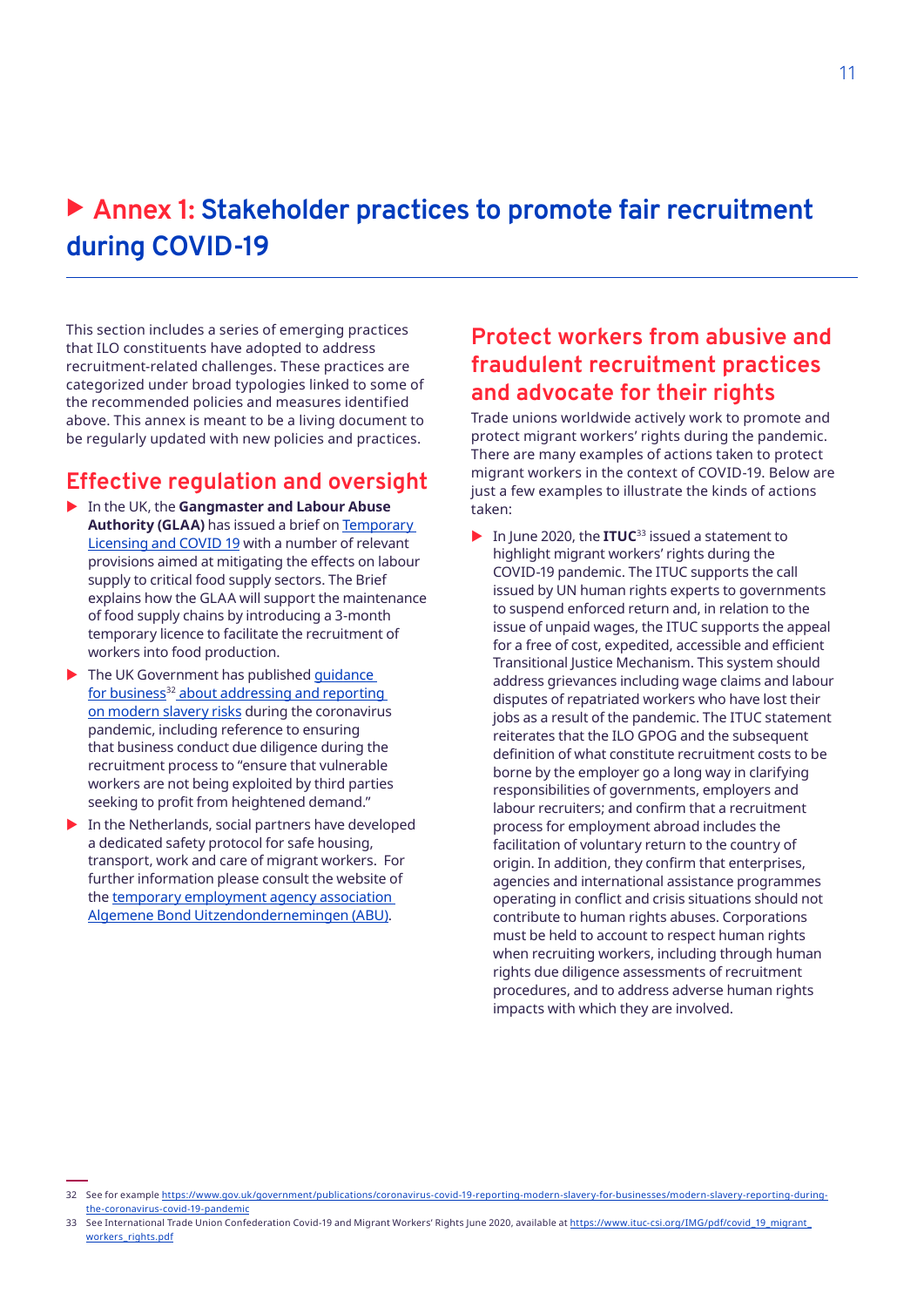- ▶ The **SARTUC**<sup>34</sup> Statement on COVID-19 "Work Together to Ensure the Workers' Rights in Times of Global Crisis 131st May Day" calls upon governments to promote social dialogue to address social and economic impacts due to COVID-19; upgrade social protection programmes; ensure migrant workers and their families are protected from economic hardship; ensure cooperation and coordination between countries of origin and destination to facilitate return; consider ratification of ILO Conventions Nos. 97, 143 and 189; and ensure that the returnee migrant workers from the infected countries can access health care including testing and treatments for COVID-19.
- $\blacktriangleright$  In a Joint Statement on the 131st May Day (2020), the ASEAN Trade Union Council (ATUC), Arab Trade Union Council (Arab TUC), South Asian Regional Trade Union Council (SARTUC), African Regional Organization of the International Trade Union Confederation (ITUC-Africa) and International Trade Union Confederation (ITUC-Asia Pacific) issued a joint statement. It appeals to governments and employers in countries of destination to provide access to healthcare, ensure that migrant workers who have lost jobs to receive their entitled salaries, wages and benefits before they return; stop immediate deportation; provide migrant workers with timely and accurate information on COVID-19; ensure migrant workers infected with COVID-19 receive access to proper healthcare; and to strengthen occupational health and safety measures. The appeal also calls on governments in countries of origin to ensure workers receive their salary and benefits prior to returning home; prepare quarantine centres and ensure that returning migrant workers are able to access testing and treatment for COVID-19; update social protection programmes; and ensure migrant workers and their families are protected from economic hardship.

Social partners have also come together to release joint statements to advocate for the protection of workers during the COVID-19 pandemic.

On 29 April 2020, UNI Europa and WEC-Europe released [Joint Recommendations of the sectoral](https://weceurope.org/uploads/2020/04/WEC-Europe-UNI-Europa-Joint-Recommendations-final-29-April-2020.pdf)  [social partners of the temporary agency work](https://weceurope.org/uploads/2020/04/WEC-Europe-UNI-Europa-Joint-Recommendations-final-29-April-2020.pdf) [industry.](https://weceurope.org/uploads/2020/04/WEC-Europe-UNI-Europa-Joint-Recommendations-final-29-April-2020.pdf) The joint recommendations call on the temporary agency work sector to provide frontline workers with adequate health and safety protection; to ensure access to health and safety instructions and tailored training; to strengthen the labour market reallocation role of temporary

work agencies; and to work collaboratively with other actors to contain the pandemic and protect workers. The joint recommendations also call on national policy makers to conduct information campaigns; guarantee temporary agency workers access to healthcare; ensure income protection for temporarily laid off agency workers; to recognize the temporary agency work industry as an "essential service" during the pandemic; and to ensure that temporary work agencies have equal access to government support programmes.

### **Take measures to support private recruitment agencies to continue operate while complying with fair recruitment practices**

▶ The **Government of Tunisia** has launched several measures to protect small and medium enterprises, inclusive of private employment agencies that deploy workers abroad. These include postponing tax declarations (to the end of May 2020), halting fiscal controls, allowing distressed enterprises to reschedule debt payments for up to seven years, and the suspension of late-payment penalties for three months.<sup>35</sup>

### **Lay the groundwork to enable fair recruitment as economies recover from COVID-19**

- ▶ The **World Employment Confederation (WEC)** has set up a [dedicated COVID-19 webpage](https://wecglobal.org/news-post/information-regarding-coronavirus-covid-19/) with relevant resources, links to WEC members' dedicated websites as well as policy guidance and experts' opinions on the subject, highlighting what solutions WEC members have implemented to protect workers' health and jobs, with a particular focus on the impact on agency work. The WEC is collecting information on their member's initiatives in response to COVID-19 through an [online](https://infowecglobal.sharepoint.com/:x:/g/ERdRZ8A41FlLsoDqLNdLdmoBxrJkD4s5rjxuv0xG7WKd7w?rtime=Awwa6dIH2Eg) [platform.](https://infowecglobal.sharepoint.com/:x:/g/ERdRZ8A41FlLsoDqLNdLdmoBxrJkD4s5rjxuv0xG7WKd7w?rtime=Awwa6dIH2Eg) WEC [regularly reports](https://wecglobal.org/uploads/2020/06/Agency-work-trends-during-covid-19.pdf) on the impact of COVID-19 on the agency work sector.
- ▶ The **Association of Labour Providers**, an association of recruitment agencies in the UK that promotes responsible recruitment and good practices in the sector, has set up a [web portal](https://labourproviders.org.uk/covid-19/) dedicated to COVID-19 with information and publications about the impact of the virus and

<sup>34</sup> South Asian Regional Trade Union Council (SARTUC) is a regional federation of national level trade unions of South Asia.

<sup>35</sup> For further information, please see<https://www.economie.gouv.fr/covid19-soutien-entreprises/les-mesures?gclid=CKqauoXPjeoCFRS6GwodP7IOpA>as well as [http://www.investintunisia.tn/Fr/covid-19-principales-mesures-de-soutien-aux-entreprises\\_50\\_201\\_D408](http://www.investintunisia.tn/Fr/covid-19-principales-mesures-de-soutien-aux-entreprises_50_201_D408)